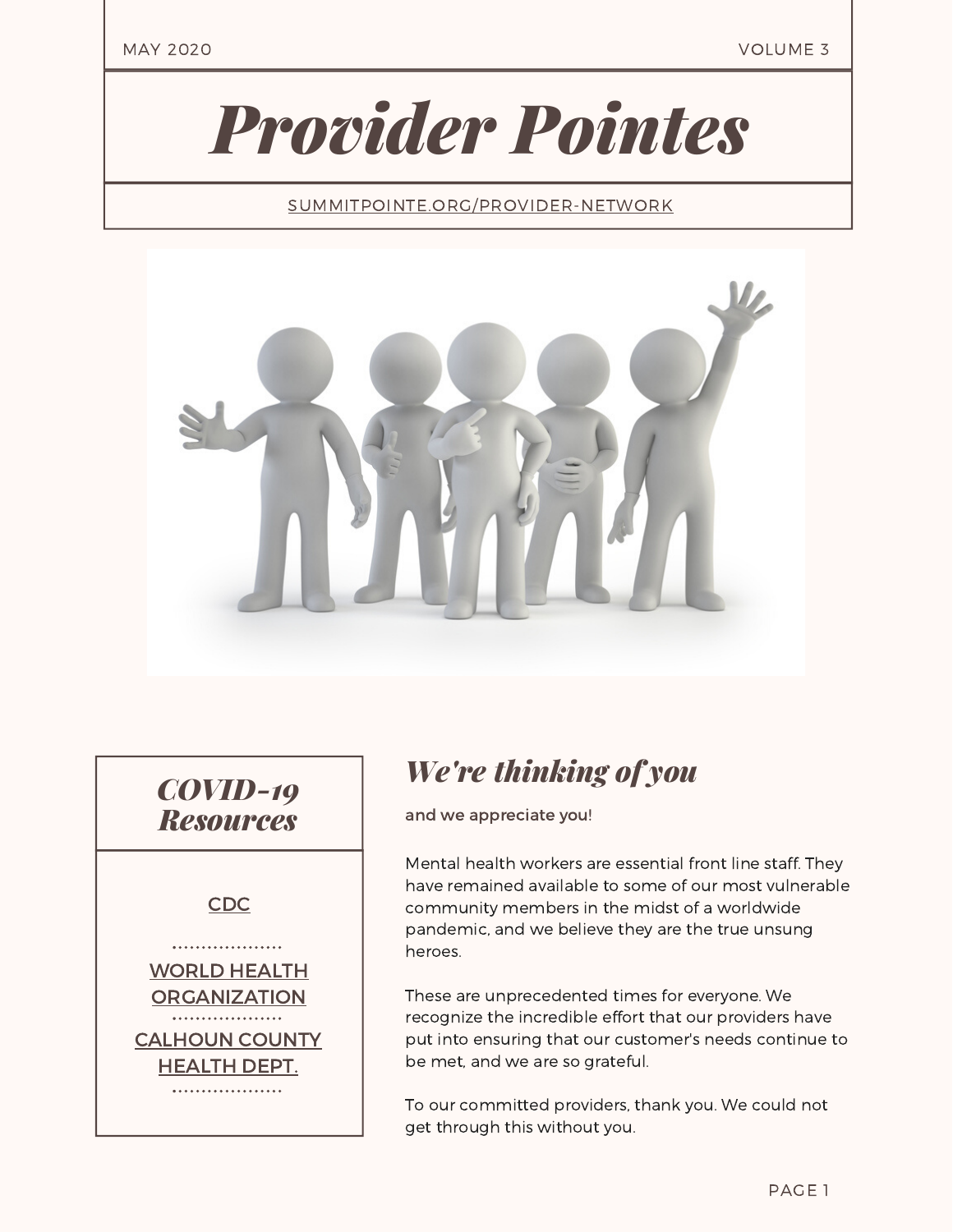## *Compliance Corner*

by Mandi Quigley

Effective May 2020 Summit Pointe has combined the Compliance and Quality Assurance departments. Due to this merge, you will notice correspondence from not only Cherlynn King, but from Bridget Avery, and Dawn Nichols as well. Please reach out should you have any questions about this change.

The Summit Pointe Compliance/Quality Assurance department will be starting quarterly Medicaid verification audits. We are committed to protecting the integrity of our Provider Network's billing practices, as well as our own, as it impacts the care provided to our customers. Should your agency be pulled in the first sample, you will be receiving requests for supporting documentation for services billed in Q2, FY20. The first requests will be sent out June 1st. This process will continue going forward.

Please note that documentation requests for other audits (SWMBH, site reviews, etc.) will continue as normal.

## *Site Reviews*

#### by Cherlynn King

Hello Everyone, a quick update on provider site reviews: I have started quarter 3 reviews, which are being conducted as desk audits since I am unable to visit sites at this time. I will continue with desk audits through the end of the fiscal year (September 30, 2020). If health and safety conditions change, then I will make every attempt to get to your site.

*I want to give a quick shout out to* Cornerstone, GLRC and Flatrock Manor who not only submitted all the extra documentation, but they submitted it in a very organized fashion, which is very helpful on my end. Great Job, Amber, Sheri and Morgan!!!!